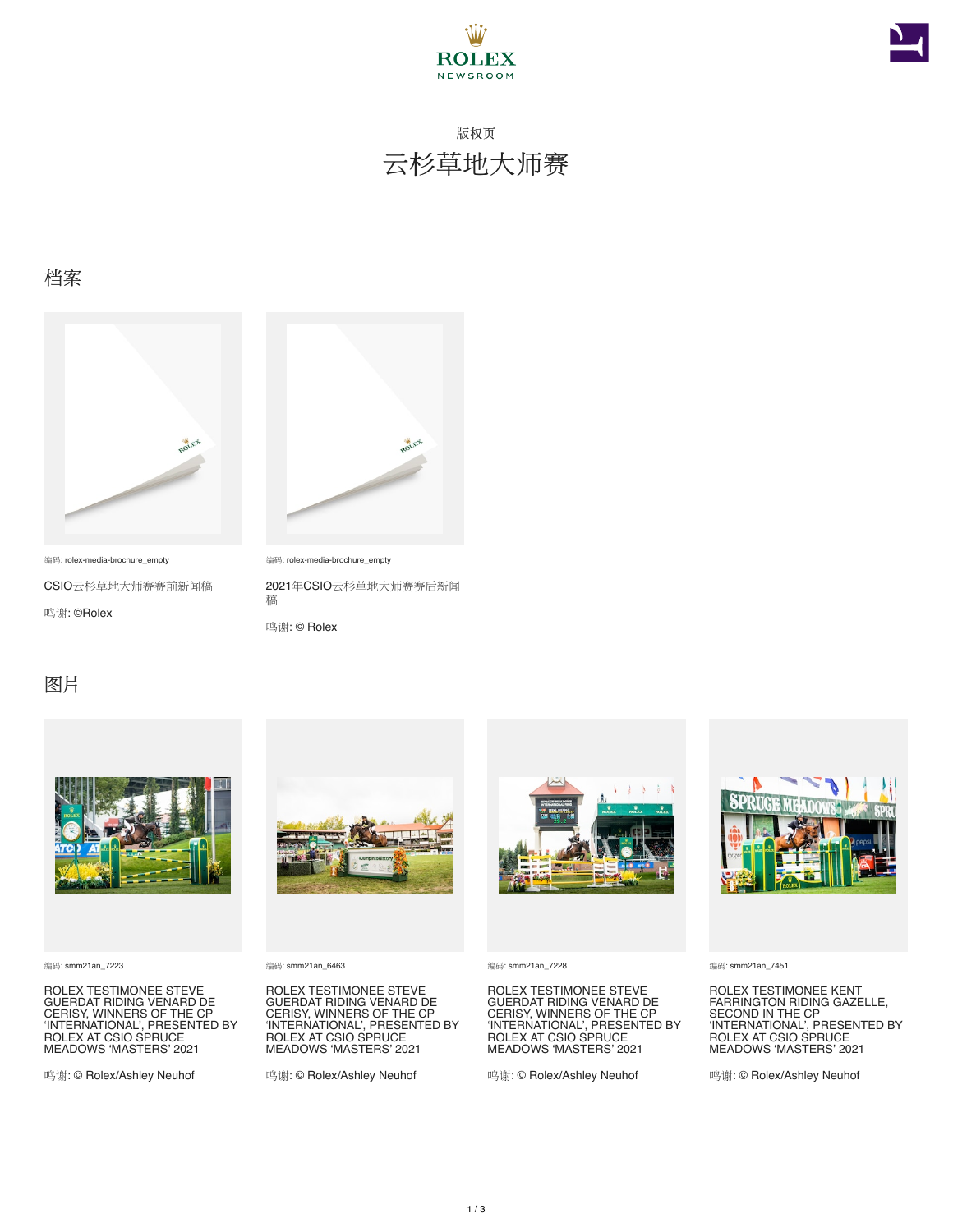

## 版权页 云杉草地大师赛



编码: smm21an\_7129

ROLEX TESTIMONEE KENT FARRINGTON RIDING GAZELLE, SECOND IN THE CP 'INTERNATIONAL', PRESENTED BY ROLEX AT CSIO SPRUCE MEADOWS 'MASTERS' 2021

鸣谢: © Rolex/Ashley Neuhof



编码: smm21an\_6429

ROLEX TESTIMONEE SCOTT BRASH RIDING HELLO VINCENT IN THE CP 'INTERNATIONAL', PRESENTED BY ROLEX AT CSIO SPRUCE MEADOWS 'MASTERS' 2021

鸣谢: © Rolex/Ashley Neuhof





ROLEX TESTIMONEE ERIC LAMAZE RIDING DIEU MERCI VAN T & L AT CSIO SPRUCE MEADOWS 'MASTERS' 2021

鸣谢: © Rolex/Ashley Neuhof



编码: smm21an\_1161

ROLEX TESTIMONEE SCOTT BRASH OF GBR RIDING HELLO VINCENT AT CSIO SPRUCE MEADOWS 'MASTERS' 2021

鸣谢: © Rolex/Ashley Neuhof



编码: smm21an\_3257

ROLEX TESTIMONEE KENT FARRINGTON OF USA RIDING ORAFINA AT CSIO SPRUCE MEADOWS 'MASTERS' 2021

鸣谢: © Rolex/Ashley Neuhof



编码: smm21an\_356

ROLEX TESTIMONEE KENT FARRINGTON OF USA RIDING AUSTRIA 2 AT CSIO SPRUCE MEADOWS 'MASTERS' 2021

鸣谢: © Rolex/Ashley Neuhof



编码: smm21an\_47

ROLEX TESTIMONEE MARTIN FUCHS RIDING CONNER JEI AT CSIO SPRUCE MEADOWS 'MASTERS' 2021

鸣谢: © Rolex/Ashley Neuhof



编码: smm19an\_2426r

ROLEX TESTIMONEE SCOTT BRASH RIDING HELLO SENATOR AT CSIO SPRUCE MEADOWS 'MASTERS' IN 2019

鸣谢: © Rolex/Ashley Neuhof